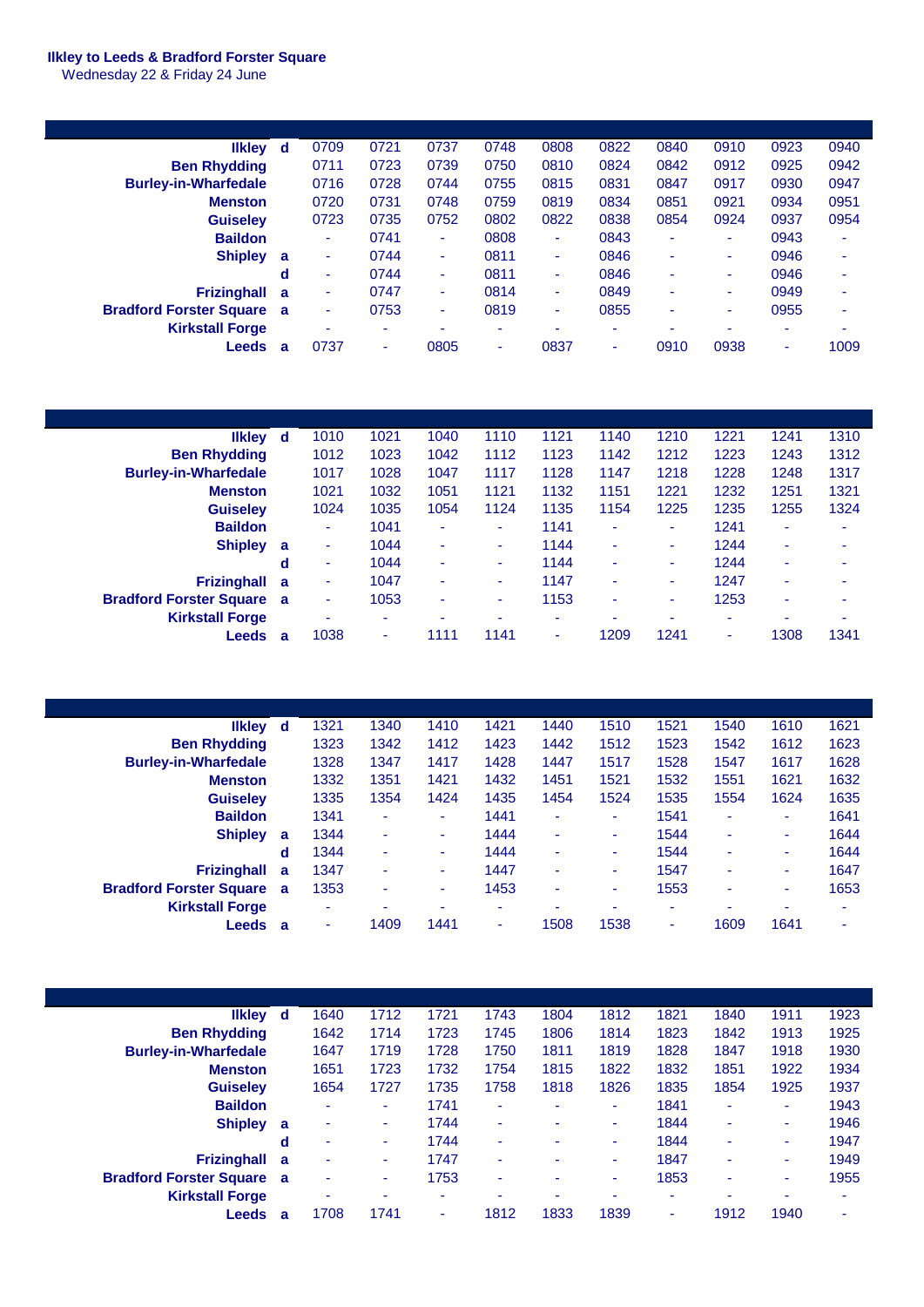| <b>Ilkley</b>                  | d        | 1940                     | 2010           | 2040                     | 2051 | 2110                     | 2137 | 2151 | 2210 | 2251                     | 2318 |
|--------------------------------|----------|--------------------------|----------------|--------------------------|------|--------------------------|------|------|------|--------------------------|------|
| <b>Ben Rhydding</b>            |          | 1942                     | 2012           | 2042                     | 2053 | 2112                     | 2139 | 2153 | 2212 | 2253                     | 2320 |
| <b>Burley-in-Wharfedale</b>    |          | 1947                     | 2017           | 2047                     | 2058 | 2117                     | 2144 | 2158 | 2217 | 2258                     | 2325 |
| <b>Menston</b>                 |          | 1951                     | 2021           | 2051                     | 2102 | 2121                     | 2148 | 2202 | 2221 | 2302                     | 2329 |
| <b>Guiselev</b>                |          | 1954                     | 2024           | 2054                     | 2105 | 2124                     | 2151 | 2205 | 2224 | 2305                     | 2332 |
| <b>Baildon</b>                 |          | ۰                        |                | $\overline{\phantom{0}}$ | 2111 | ۰                        | ۰    | 2211 | -    | 2311                     | ۰    |
| <b>Shipley</b>                 | a        | ۰                        | -              | ۰                        | 2114 | $\overline{\phantom{a}}$ |      | 2214 | ٠    | 2314                     | ۰    |
|                                | d        | $\overline{\phantom{a}}$ |                | ٠                        | 2115 | ٠                        | ۰    | 2215 | ۰    | 2314                     | ٠    |
| <b>Frizinghall</b>             | a        | $\overline{\phantom{a}}$ |                | ۰                        | 2117 | ۰                        | ۰    | 2217 | -    | 2317                     | ٠    |
| <b>Bradford Forster Square</b> | <b>a</b> | ٠                        |                | ۰                        | 2123 | ۰                        |      | 2223 | -    | 2323                     | ۰    |
| <b>Kirkstall Forge</b>         |          | -                        | $\blacksquare$ | ٠                        | ۰    | ۰                        | ۰    | ۰    | -    | $\overline{\phantom{a}}$ | ۰    |
| Leeds                          | a        | 2009                     | 2038           | 2109                     | ۰    | 2138                     | 2207 | ۰    | 2238 | ۰                        | 2346 |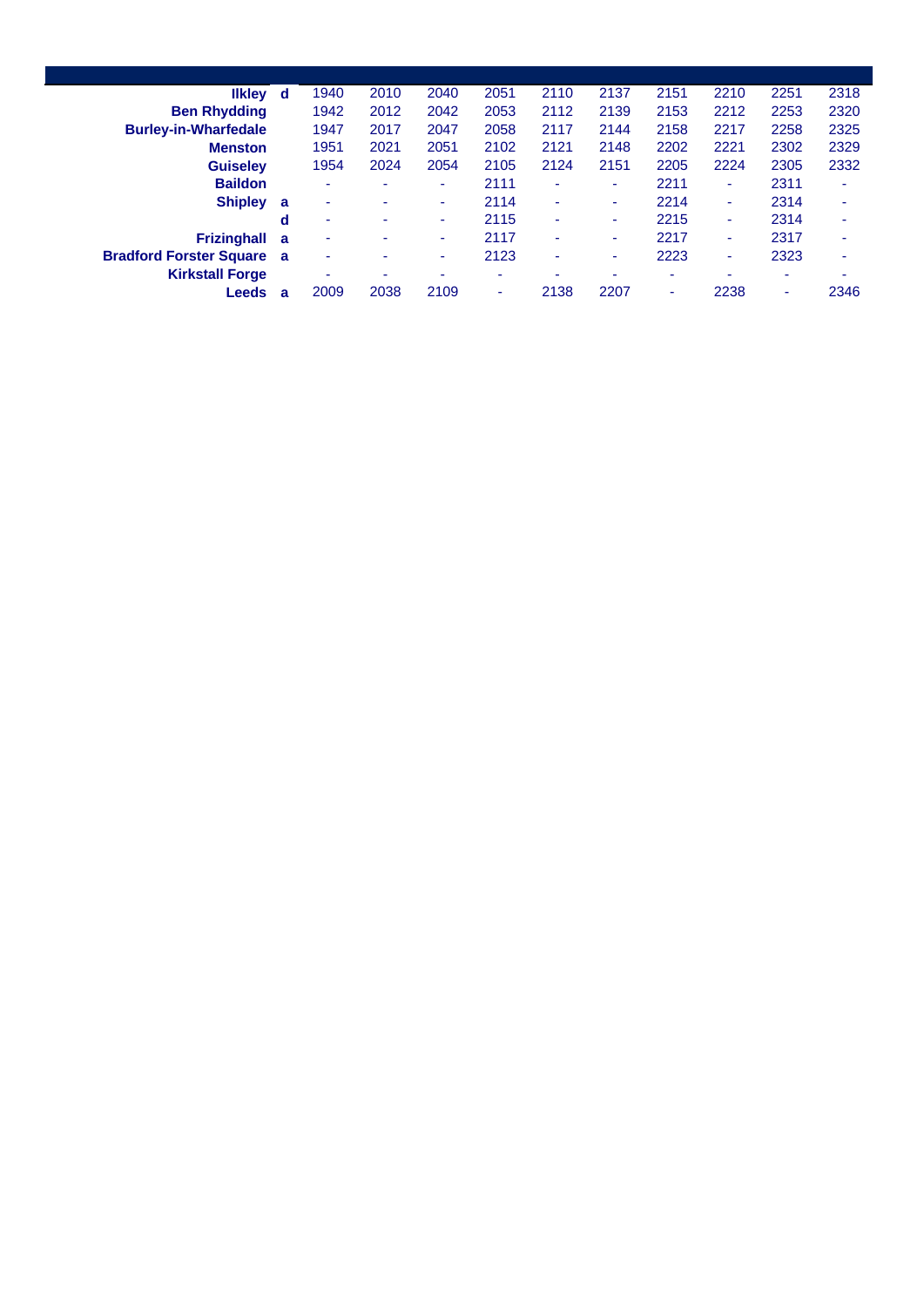## **Leeds and Bradford Forster Square to Ilkley**

Wednesday 22 & Friday 24 June

| Leeds                            | d | 0703                     | 0734 | ٠    | 0758 | ۰    | ٠    | 0903 | 0933   | ٠    | 1003 |
|----------------------------------|---|--------------------------|------|------|------|------|------|------|--------|------|------|
| <b>Kirkstall Forge</b>           |   | ٠                        | ۰    | ۰    | ۰    | ٠    | ٠    | ۰    | -      | ٠    | ۰    |
| <b>Bradford Forster Square d</b> |   | ٠                        |      | 0745 | -    | 0816 | 0847 | ۰    | ۰      | 0946 | ۰    |
| <b>Frizinghall</b>               |   | ۰                        | ٠    | 0748 | ۰    | 0819 | 0850 | ۰    | ۰      | 0949 | ٠    |
| <b>Shipley</b>                   | a | $\overline{\phantom{a}}$ | ۰.   | 0752 | ۰    | 0823 | 0855 | ۰    | $\sim$ | 0953 | ۰    |
|                                  | d | ٠                        | ۰    | 0753 | ٠    | 0823 | 0855 |      | ٠      | 0953 | ۰    |
| <b>Baildon</b>                   |   | ۰                        |      | 0756 | ۰    | 0826 | 0858 | ۰    | ۰      | 0956 | ۰    |
| <b>Guiseley</b>                  |   | 0716                     | 0748 | 0802 | 0810 | 0832 | 0904 | 0915 | 0945   | 1002 | 1015 |
| <b>Menston</b>                   |   | 0719                     | 0752 | 0805 | 0813 | 0835 | 0907 | 0918 | 0948   | 1005 | 1018 |
| <b>Burley-in-Wharfedale</b>      |   | 0722                     | 0756 | 0808 | 0818 | 0838 | 0910 | 0921 | 0951   | 1008 | 1021 |
| <b>Ben Rhydding</b>              |   | 0725                     | 0759 | 0812 | 0821 | 0841 | 0913 | 0924 | 0954   | 1011 | 1024 |
| <b>Ilkley</b>                    | a | 0732                     | 0804 | 0816 | 0827 | 0847 | 0919 | 0931 | 1001   | 1017 | 1031 |
|                                  |   |                          |      |      |      |      |      |      |        |      |      |

| <b>Leeds</b>                     | <b>d</b> | 1033 | ٠    | 1103   | 1133 | ۰    | 1203 | 1233 | ۰    | 1303                     | 1333 |
|----------------------------------|----------|------|------|--------|------|------|------|------|------|--------------------------|------|
| <b>Kirkstall Forge</b>           |          |      | -    | -      | ٠    | -    | -    | ۰    | -    | -                        | -    |
| <b>Bradford Forster Square d</b> |          | ۰    | 1046 | ٠      | ۰    | 1146 | ۰    | ۰.   | 1246 | $\overline{\phantom{a}}$ | ۰    |
| <b>Frizinghall</b>               |          | ۰    | 1049 | ۰.     | ۰    | 1149 | ۰    | ۰.   | 1249 | $\overline{\phantom{a}}$ | ۰    |
| <b>Shipley</b>                   | a        | ۰    | 1053 | $\sim$ | ۰    | 1153 | ۰    | ۰.   | 1253 | $\overline{\phantom{a}}$ | -    |
|                                  | d        | ۰    | 1053 | ٠      | ٠    | 1153 | ۰    | ۰.   | 1253 | $\overline{\phantom{a}}$ | ۰    |
| <b>Baildon</b>                   |          | ٠    | 1056 | ۰      | ۰    | 1156 | ۰    | ٠    | 1256 | $\overline{\phantom{a}}$ | ۰    |
| <b>Guiselev</b>                  |          | 1045 | 1102 | 1115   | 1145 | 1202 | 1215 | 1245 | 1302 | 1315                     | 1345 |
| <b>Menston</b>                   |          | 1048 | 1105 | 1118   | 1148 | 1205 | 1218 | 1248 | 1305 | 1318                     | 1348 |
| <b>Burley-in-Wharfedale</b>      |          | 1051 | 1108 | 1121   | 1151 | 1208 | 1221 | 1251 | 1308 | 1321                     | 1351 |
| <b>Ben Rhydding</b>              |          | 1054 | 1111 | 1124   | 1154 | 1211 | 1224 | 1254 | 1311 | 1324                     | 1354 |
| <b>Ilkley</b>                    | a        | 1101 | 1117 | 1131   | 1200 | 1217 | 1231 | 1300 | 1317 | 1331                     | 1401 |

|                                  |     |                          |      |      |      |      |      |      |                          | bus          |      |
|----------------------------------|-----|--------------------------|------|------|------|------|------|------|--------------------------|--------------|------|
| Leeds                            | ∣ d | $\overline{\phantom{a}}$ | 1403 | 1433 | ٠    | 1503 | 1533 | ۰    | 1603                     | ٠            | 1633 |
| <b>Kirkstall Forge</b>           |     | -                        | -    | ۰    | -    | ۰    | ۰    | ٠    | $\overline{\phantom{a}}$ |              |      |
| <b>Bradford Forster Square d</b> |     | 1346                     | ۰    | ۰    | 1446 | ٠    | ٠    | 1546 | ٠                        | ۰            |      |
| <b>Frizinghall</b>               |     | 1349                     | ٠    | ٠    | 1449 | ٠    | ٠    | 1549 | ٠                        | 1620         |      |
| <b>Shipley</b>                   | a   | 1353                     |      | ۰.   | 1453 | ٠    | ٠    | 1553 | ۰.                       | 16s24        |      |
|                                  | d   | 1353                     | ۰    | ۰.   | 1453 | ٠    | ٠    | 1553 | $\overline{\phantom{a}}$ |              |      |
| <b>Baildon</b>                   |     | 1356                     | ۰    | ۰    | 1456 | ۰    | ٠    | 1556 | ٠                        | 16s29        | ۰    |
| <b>Guiselev</b>                  |     | 1402                     | 1415 | 1445 | 1502 | 1515 | 1545 | 1602 | 1615                     | <b>16s36</b> | 1645 |
| <b>Menston</b>                   |     | 1405                     | 1418 | 1448 | 1505 | 1518 | 1548 | 1605 | 1618                     | 16s41        | 1648 |
| <b>Burley-in-Wharfedale</b>      |     | 1408                     | 1421 | 1451 | 1508 | 1521 | 1551 | 1608 | 1621                     | 16s46        | 1651 |
| <b>Ben Rhydding</b>              |     | 1411                     | 1424 | 1454 | 1511 | 1524 | 1554 | 1611 | 1624                     | 16s53        | 1654 |
| <b>Ilkley</b>                    | a   | 1417                     | 1431 | 1501 | 1517 | 1531 | 1601 | 1618 | 1631                     | 1658         | 1701 |

| Leeds d                          |   | ۰    | 1703 | 1715 | 1733 | 1746 | ۰    | 1803 | 1834 | ۰    | 1904 |
|----------------------------------|---|------|------|------|------|------|------|------|------|------|------|
| <b>Kirkstall Forge</b>           |   | ٠    | ۰    | ۰    | ۰    | ۰    | ٠    | ۰    | ۰    |      | ۰    |
| <b>Bradford Forster Square d</b> |   | 1646 | ۰    | -    | -    | ۰    | 1749 | ۰    |      | 1846 | ۰    |
| <b>Frizinghall</b>               |   | 1649 | ۰    | ۰    |      | ۰    | 1752 | ۰    | ۰    | 1849 | ۰    |
| <b>Shipley</b>                   | a | 1653 | ۰    | ٠    | ٠    | ۰    | 1756 | ۰    |      | 1853 | ۰    |
|                                  | d | 1653 | ۰    | ۰    |      | ۰    | 1756 | ۰    |      | 1854 | ۰    |
| <b>Baildon</b>                   |   | 1656 | ۰    | ۰    | ٠    | ۰    | 1759 | ۰    |      | 1857 | ۰    |
| <b>Guiseley</b>                  |   | 1702 | 1715 | 1728 | 1745 | 1800 | 1809 | 1816 | 1846 | 1903 | 1916 |
| <b>Menston</b>                   |   | 1705 | 1718 | 1731 | 1749 | 1803 | 1812 | 1819 | 1849 | 1906 | 1919 |
| <b>Burley-in-Wharfedale</b>      |   | 1708 | 1721 | 1734 | 1753 | 1806 | 1815 | 1823 | 1852 | 1909 | 1922 |
| <b>Ben Rhydding</b>              |   | 1711 | 1724 | 1737 | 1757 | 1809 | 1818 | 1827 | 1855 | 1912 | 1925 |
| <b>Ilkley</b>                    | a | 1717 | 1731 | 1744 | 1804 | 1817 | 1824 | 1834 | 1902 | 1918 | 1932 |